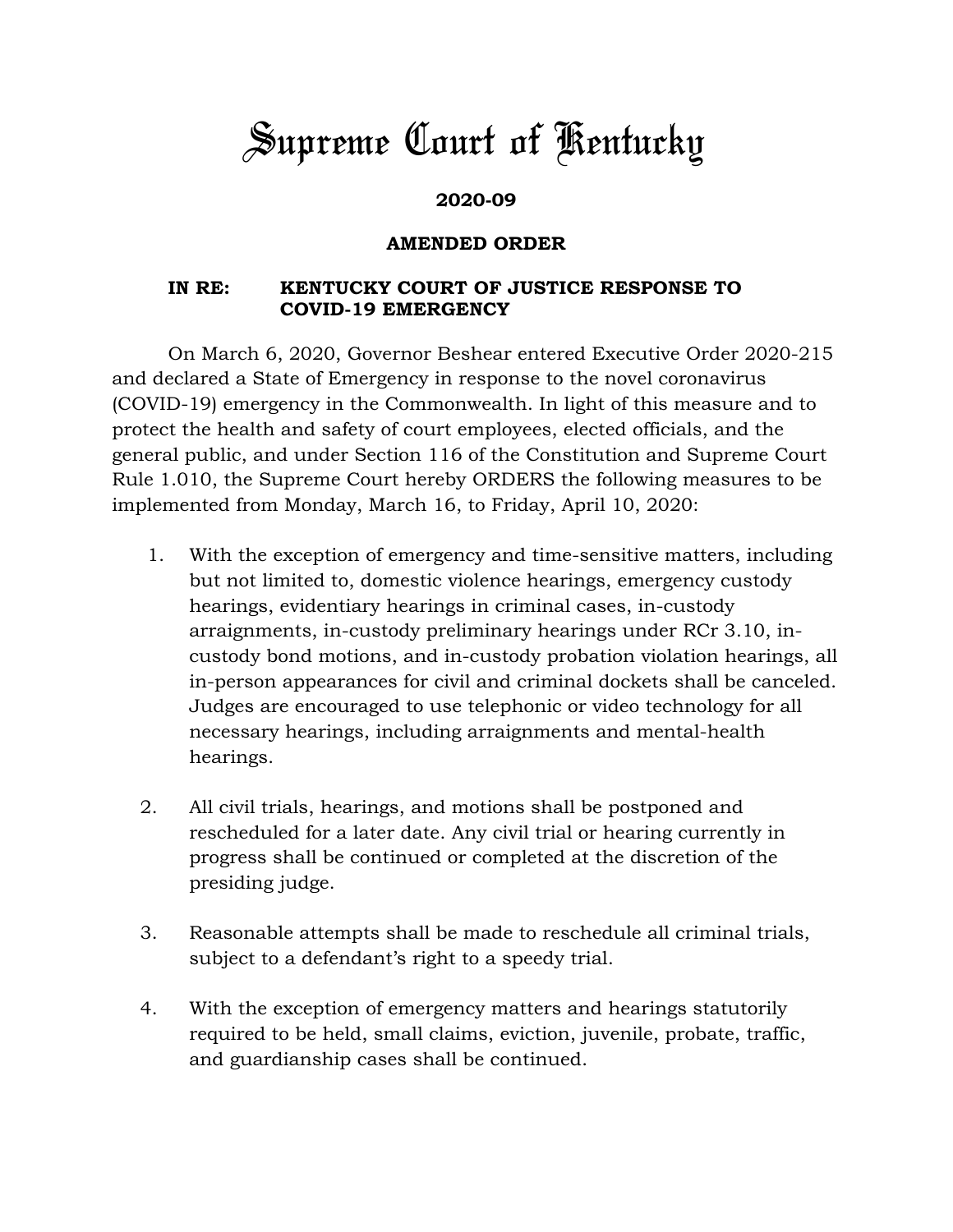- 5. Courtroom attendance shall be limited to attorneys, parties, and necessary witnesses.
- 6. A case involving an attorney or party who is ill or in a high-risk category shall be rescheduled.
- 7. Judges shall issue summonses in lieu of bench warrants or notices of failure to appear.
- 8. All show cause dockets for payment of fines and court costs scheduled within this timeframe shall be continued for 60 days.
- 9. The 20-day preliminary hearing requirement for out-of-custody defendants under RCr 3.10 is waived during the effective dates of this Order.
- 10. Jurors who are ill, caring for someone who is ill, or in a high-risk category shall have their jury service postponed to a later date.
- 11. New juror orientations shall be suspended.
- 12. Existing jury panels may be extended at the discretion of the court.
- 13. Attorneys are encouraged to use e-Filing.
- 14. Drop boxes should be used for conventionally filed documents if available.
- 15. Signage shall be posted at all public entry points advising individuals not to enter the building if they have:
	- a. In the previous 14 days, visited China, Iran, South Korea, any European countries, or any other high-risk countries identified by the CDC;
	- b. Resided with or been in close contact with someone who has been in any of those countries within the previous 14 days;
	- c. Traveled domestically within the United States where COVID-19 has sustained widespread community transmission;
	- d. Been asked to self-quarantine by any doctor, hospital, or health agency;